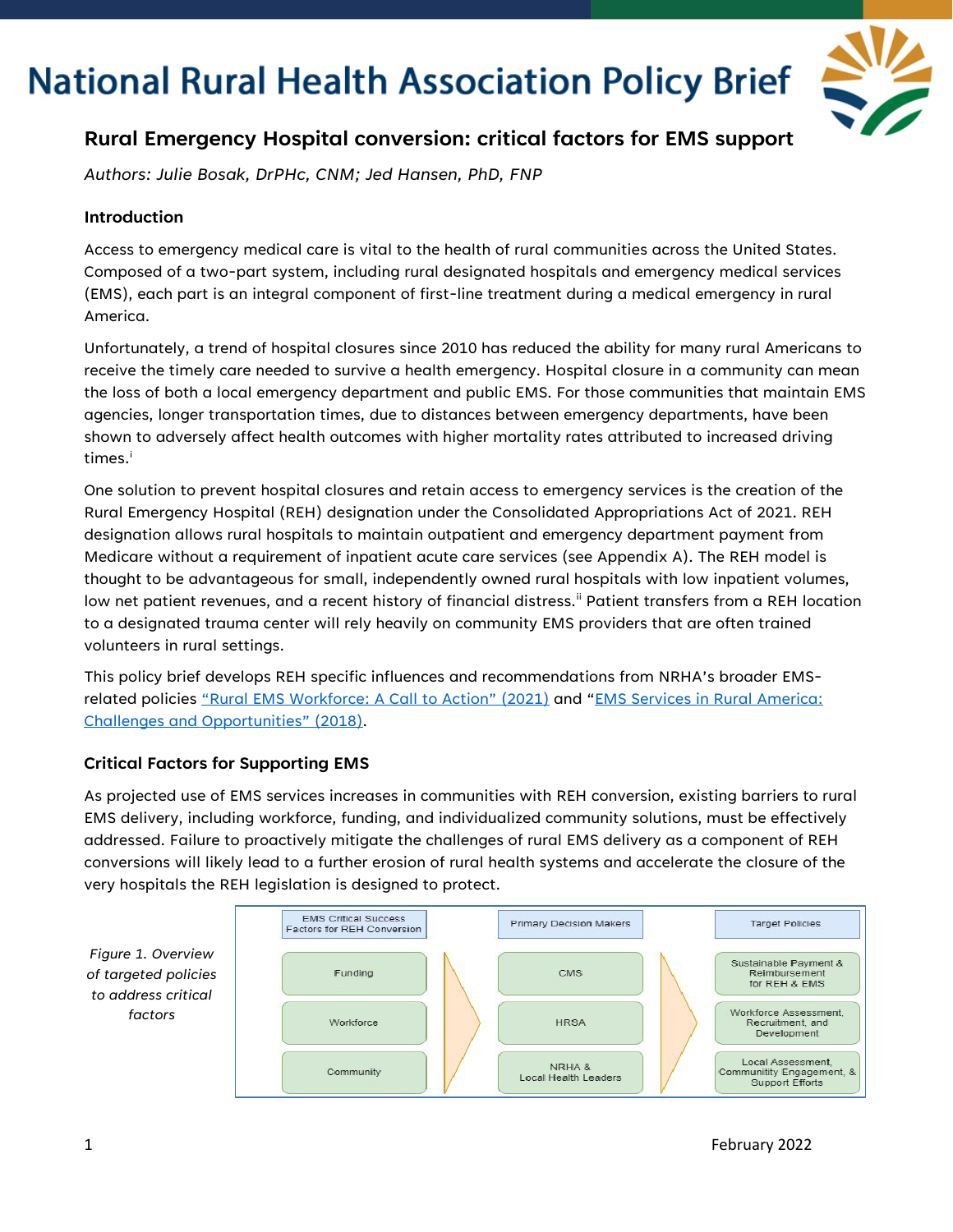

#### Funding to support EMS

Traditionally, EMS is funded through a mix of state funds, municipal tax revenues, grants and charitable contributions, and fee-for-service payments from both public and private payers, as well as by donations of time from volunteer EMS providers. For rural communities this equates to smaller tax-bases, a higher percentage of uninsured or underinsured residents, and a poorer population than urban locations, meaning fewer dollars are available to fund EMS services.

EMS services have significant readiness costs associated with the need to maintain expensive ambulance and emergency medical equipment along with substantial training and certification costs. These fixed expenses create a higher cost per EMS interaction in low-volume services, even with significantly lower personnel costs due to the donation of volunteer time.<sup>[iii](#page-6-2)</sup>

#### *Municipal Tax Revenue challenges*

Funding for EMS at the state and local level is often insufficient and unreliable with rural communities receiving smaller percentages of total funding. With a shift away from federal funding through the 1981 omnibus legislation, states rarely allocate sufficient funds to support adequate EMS services. Recent figures suggest mean spending to be around \$2 million total per state general fund budget for EMS services, with minimum funding as little as \$29,000.<sup>[iv](#page-6-3)</sup> As an example, Iowa and Washington State statutes place a maximum mill levy of 0.405 and 0.500 per \$1,000 of assessed value. In 2016, the last year with aggregated data available, this equated to approximately \$1.2 million and \$8.9 million respectively from each state general fund. Total funding by state through state-by-state specific mechanisms is higher, ranging from \$422,000 in South Dakota to and an outlier of \$144 million in Virginia.<sup>y</sup> These total funds are often achieved through a patchwork of state funding comprised of ambulance service fees, state dedicated funds, and motor vehicle related tickets and fines that require reallocation on an annual basis. The inconsistent and unreliable state-level funding means that local EMS must seek funding elsewhere. On average, each state receives over \$500,000 in private donations and grants each year and an additional \$570,000 in licensure fees.7

#### *Fee for service payments*

Efforts focused on sufficient reimbursement for rural EMS services and transport continue to highlight the importance of adapting current financial reimbursement models. Current reimbursement for EMS services is billed only when transportation of a patient occurs. Current studies estimate only 25% of calls end with a transportation.<sup>[vi](#page-6-5)</sup> Like all volume-based reimbursement models, the current fee-for-service payment model has a more detrimental impact on low-volume rural EMS if an individual does not have insurance or refuses transport after receiving medical care at the scene. Transportation of Medicare patients to REH could face additional challenges due to a current reimbursement designation gap. Language within the Medicare Benefit Policy Manual does not identify REH as a covered reimbursable designation. Without an addition to the language, Medicare patients may be required to pay the full cost of their emergency transportation when a REH is involved.

#### **Workforce**

2 February 2022 EMS services in the US are delivered through a mix of over one million volunteer, paid volunteer, and employed professionals. By license level, about two-thirds of EMS workers are either emergency medical technicians (EMT) which account for 55 percent or emergency medical responders (EMR) which account for 11 percent. Paramedics compose most of the remaining workforce at 25 percent.<sup>[vii](#page-6-6)</sup> In rural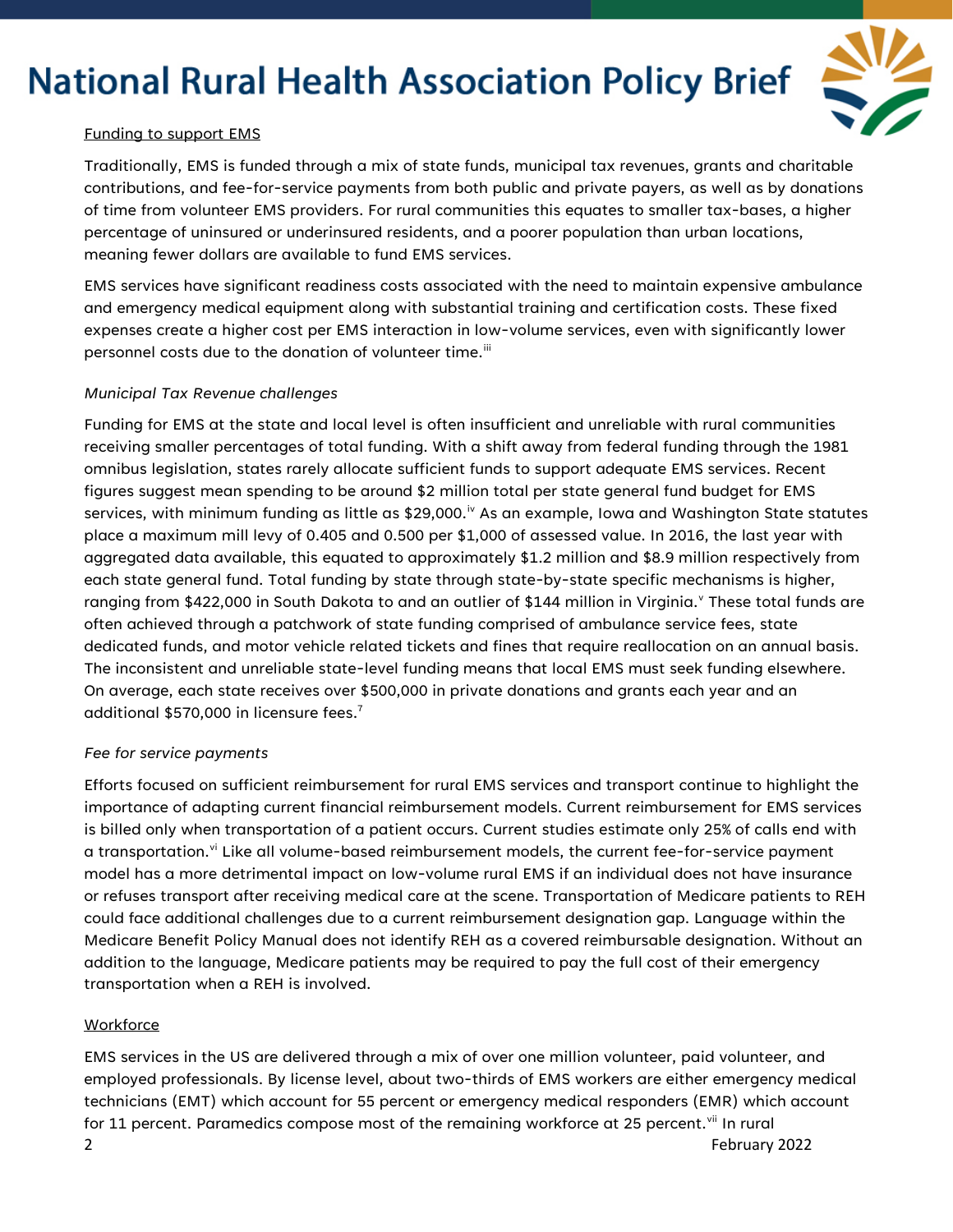

communities, ambulance services report a heavy reliance on volunteer EMTs and EMRs with over half of rural agencies staffed by non-employed individuals. Unfortunately, changing economic and demographic environments over the past two decades have led to decreased stability in rural EMS agency staffing. This workforce vulnerability is particularly noticeable in communities with heavy reliance on volunteers with as many as 70 percent of rural communities reporting difficulties in finding adequate numbers of volunteers to staff 911 calls.<sup>[viii](#page-6-7)</sup>

Moreover, administrative obligations, training, and ongoing clinical competencies create additional barriers to recruiting quality EMS personnel beyond pay. Along with administrative tasks, certification for EMS volunteers takes over 150 hours to complete, with written and practical tests and annual training and skills verification required in addition to certification.<sup>ix</sup> Paramedics have even higher educational requirements logging over 2,000 hours of pre-professional hours with college courses, clinical training, and licensing examinations. Continuing education is required every two years for recertification with EMTs needing 40 hours and paramedics 60 hours.<sup>[x](#page-6-9)</sup>

Projected increases in the number of inter-facility transfers and the increased time associated with longer distances between hospitals will likely exacerbate rural EMS staffing shortages in communities with REH converted facilities. Further, as treatment capabilities at REH converted facilities decrease, acuity of patients needing transport to distant hospitals will increase. This increase in acuity may require additional training or higher levels of EMS licensure for EMS providers. Additional requirements, both initially and annually, place further burden on volunteers and will further exacerbate rural EMS staffing shortages. The need to counteract volunteer shortages with paid personnel will have a dramatic impact on EMS budgets.<sup>[xi](#page-6-10)</sup>

Various solutions exist for these widely recognized EMS workforce deficits and could be applicable for the REH conversion. Currently, the Federal Office of Rural Health Policy through the Medicare Rural Hospital Flexibility (Flex) program is supporting pilot care delivery initiatives at eight pilot sites across the US focused on addressing identified rural EMS barriers, sustainable EMS workforce models, quality metrics, and data reporting.<sup>[xii](#page-6-11)</sup> Community paramedicine is one model that is being piloted and has already been proven throughout North America, the United Kingdom, and Australia to improve outcomes, lower costs, and enhance overall medical support within underserved communities.<sup>[xiii](#page-6-12)</sup> This approach supports the highly trained paramedic providing appropriate community based care beyond the current emergency response and transportation model.<sup>[xiv](#page-6-13)</sup> In addition to improving initial emergency care outcomes by having the highest level of medical care delivery in the field, this diversified role enhances a low volume system's capacity for supporting paramedic positions.

#### **Community**

The REH conversion process presents similar community challenges seen with the medical assistance facility or community access hospital conversion in the 1980-90's. Key community stakeholder engagement and support was identified as a core priority for those crucial community health system evolutions. A thoughtful and comprehensive community engagement process supports building appropriate, more responsive local systems and a community of people able to collectively problem solve their own local issues. $\frac{1}{x}$  Community engagement must be prioritized in the creation of an appropriate and sustainable system for both the broader REH conversion decision process and the adaptation of EMS services.<sup>[xvi](#page-6-15)</sup>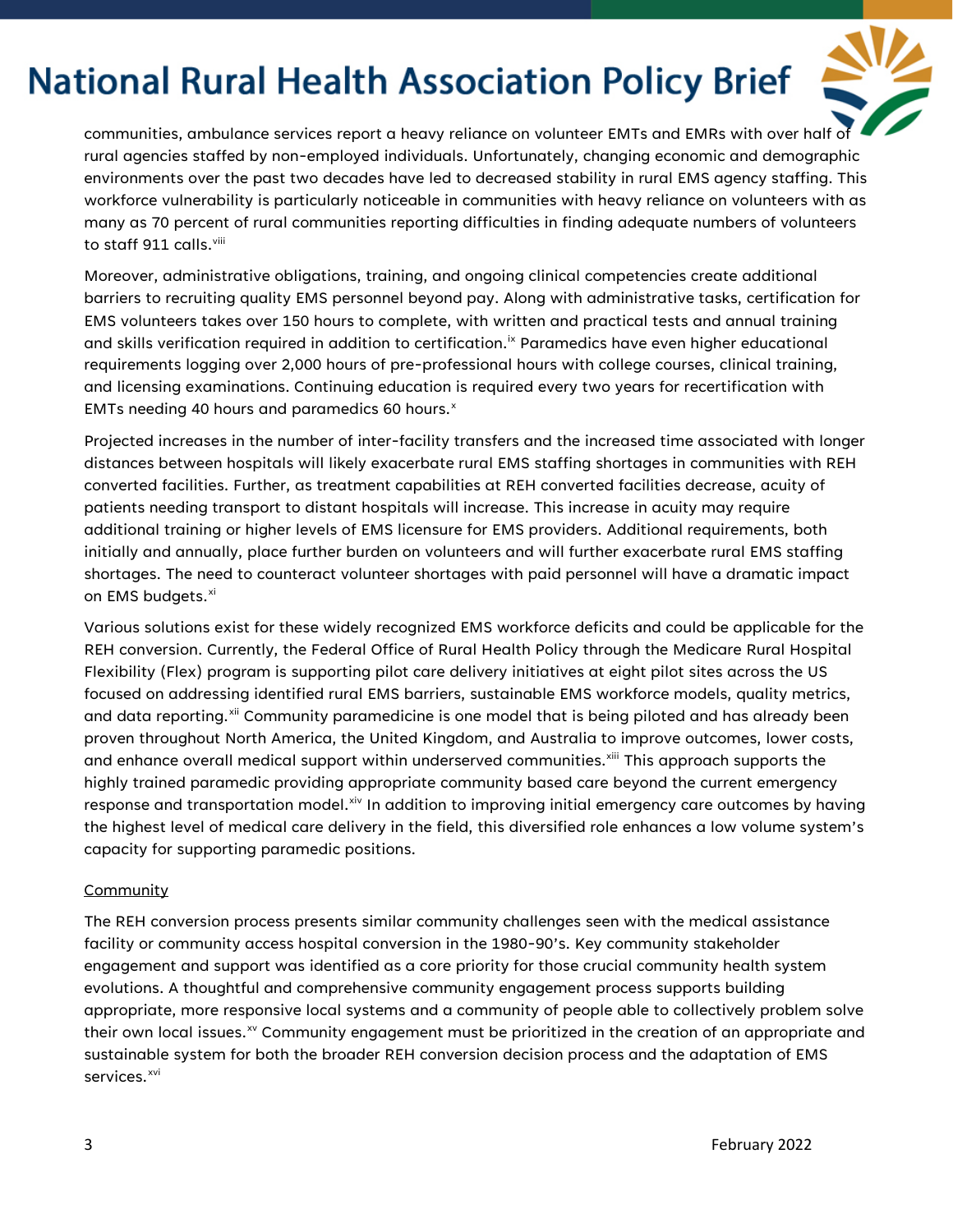

#### *Local assessment*

As part of the community level approach, a focused, local EMS assessment is necessary for each possible REH conversion site given the multitude of factors impacting the EMS system and the heterogeneity of rural EMS systems. The individual communities, with appropriate support, can understand their fragmented EMS system, workforce barriers, local tax base support, and quality concerns. One approach is the Informed Community Self-Determination (ICSD) process which provides a template for communities to work with a trained EMS expert evaluator to assess their local EMS status, future needs and feasible community driven solutions that address workforce, funding, quality, and oversight. NRHA with support from the Health Resources and Service Administration's (HRSA) Federal Office of Rural Health Policy (FORHP) supported the development of this EMS assessment tool. Currently, both FORHP and the Joint Committee on Rural Emergency Care support utilizing the ICSD for evaluation. The existing ICSD program requires slight adaptation for the REH conversion contextual factors such as anticipated shifts in EMS volume, acuity and capacity needed for an increase in prolonged transfer times. For the existing ICSD process experts estimate a \$15,000 cost in consulting and associated fees for a community to complete the process, but training of local in-state sponsors can diminish this cost. $^{xvi}$ 

#### *Community engagement*

The current community engagement approach in the ICSD recommends a community meeting or series of meetings with taxpayers and community decision-makers to collaborate on level of service choice and funding streams.<sup>xviii</sup> [O](#page-6-17)verall, the most effective and involved community engagement encompasses full leadership and decision-making collaboration, building trust, and commitment to the outcome.<sup>[xix](#page-6-18)</sup> Ideally, a community wide advisory group populated by a broad spectrum of community stakeholders will adapt the process for local contextual factors and guide this initiative. The advisory group should be inclusive of locally identified leadership from business, social services and government, health system service-users, plus hospital and EMS representation. $x^2$  A comprehensive approach starts with a series of facilitated community listening sessions, then community meetings to present relevant data and decision factors culminating in a collaboratively crafted plan.<sup>[xxi](#page-6-20)</sup> Developing local expertise to manage a comprehensive community engagement process will likely require technical assistance and financial support.

### **EMS Policy Recommendations**

The goal of these targeted recommendations is to outline the policies needed to create a feasible process for assessment and implementation, along with a funding stream for REH conversion communities to be the next wave of pilots for rural EMS reform.

#### *Oversight*

FORHP should provide the oversight management for implementing the targeted assessments and EMS adaptations recommended with an REH conversion.<sup>[xxii](#page-6-21)</sup>

- FORHP oversees critical access hospitals, rural health innovation and technical assistance and the Flex funding program. Building on the existing system of the technical assistance support for State Off[i](#page-6-22)ces of Rural Policy will facilitate implementation of these recommendations.<sup>xxiii</sup>
- Extend the current EMS Flex monitoring program to encompass REH conversion. Building off the findings from the initial evaluations on the current EMS flex pilot programs a subsequent phase of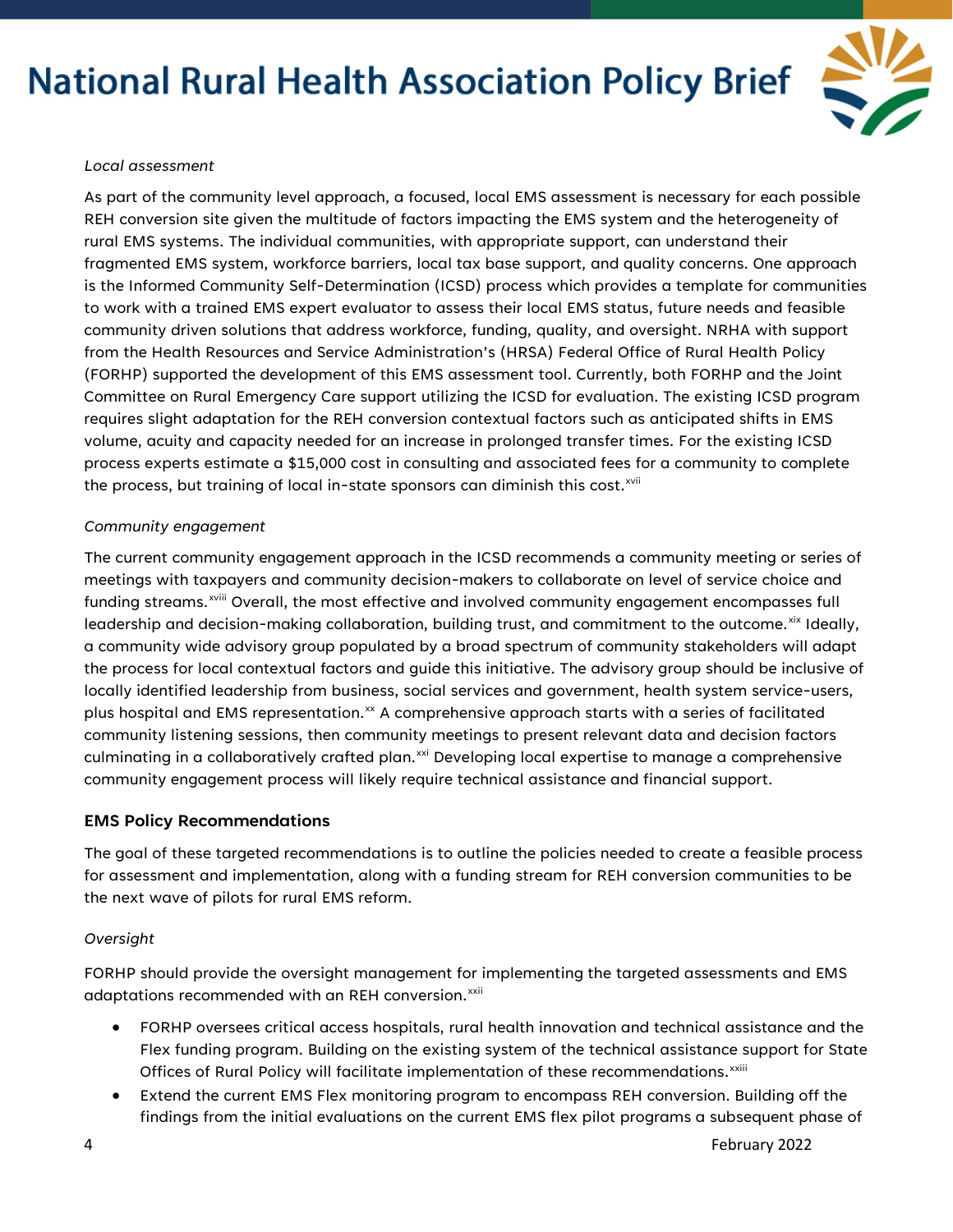

research informed pilots can be implemented through the four targeted State Offices of Rural Health.<sup>[xxiv](#page-6-23)</sup> The current pilots address streamlining a local EMS system, workforce, quality, and data collection*.*

• Pilot these targeted recommendations in the four states with the highest number of facilities identified most likely to convert, a total of 32 in Kansas, Nebraska, Texas, and Oklahoma. $^{\mathrm{xsv}}$ 

#### *Community*

Community level assessment and engagement is critical to a successful EMS transition.

- Facilitate the utilization and adaptation of the ICSD process to support individual communities' assessments. Additionally, the integral community engagement steps of ICSD could be effectively aligned with broader community decision-making for an REH conversion.
	- o Create a working group of EMS experts to identify additional REH adaptation criteria for the ICSD evaluation program. Relevant stakeholders to participate in the working group should cover those knowledgeable of rural EMS system issues such as representatives from national EMS organizations, State offices of Rural Health Policy, critical access hospitals, rural political representation, and private and public insurance. XXVi
	- o Additional decision criteria should consider overall configuration and medical oversight, types and volume of service, affiliation with trauma centers (level I II or III) and the creation of an efficient regional network.<sup>xxvii</sup>
	- o Propose how to integrate the ICSD process within the REH conversion community decisionmaking that should have a significant community engagement component.
- Ensure Rural Emergency Hospital Technical Assistance Program funding requested in FY 2022 appropriations can be applied to the ICSD consulting and assessment process for REH conversion fac[i](#page-7-0)lities.<sup>xxviii</sup> The technical assistance funding support will ensure REH communities' ability to effectively address local EMS needs in the context of an REH conversion.
	- o To make the application of ICSD financially feasible, the technical assistance funds could support dissemination through one in-person statewide training in the four prioritized states by an expert EMS evaluator to train a network of in-state specialists. This increases the upfront investment to approximately \$100,000 in total but builds in state capacity to integrate the ICSD approach within existing local administrative state policy roles.

### *Funding: Sustainable payment options*

Rural EMS needs funding to appropriately support the workforce, training, and capital for transportation vehicles and medical equipment. REH designated facilities will likely require increased capacities of emergency transportation services. Policies for both REH and EMS can address the funding shortages of rural ambulance operations through either expansion of current Centers for Medicare and Medicaid Services (CMS) allowable costs or through novel payment or reimbursement within the new REH model.

- Regulate REH facilities value-based reimbursement model with EMS services considered a critical service provision.
- Increase the CMS Ambulance Fee Schedule to reflect the level of medical care being provided during patient transfers. Additionally, allow for CMS reimbursement on a per "run" basis to allow EMS services to recoup money for total time in service and not just for medical services associated with transportation, which is the current fee structure allowed under  $\mathsf{CMS.}^\mathsf{xsix}$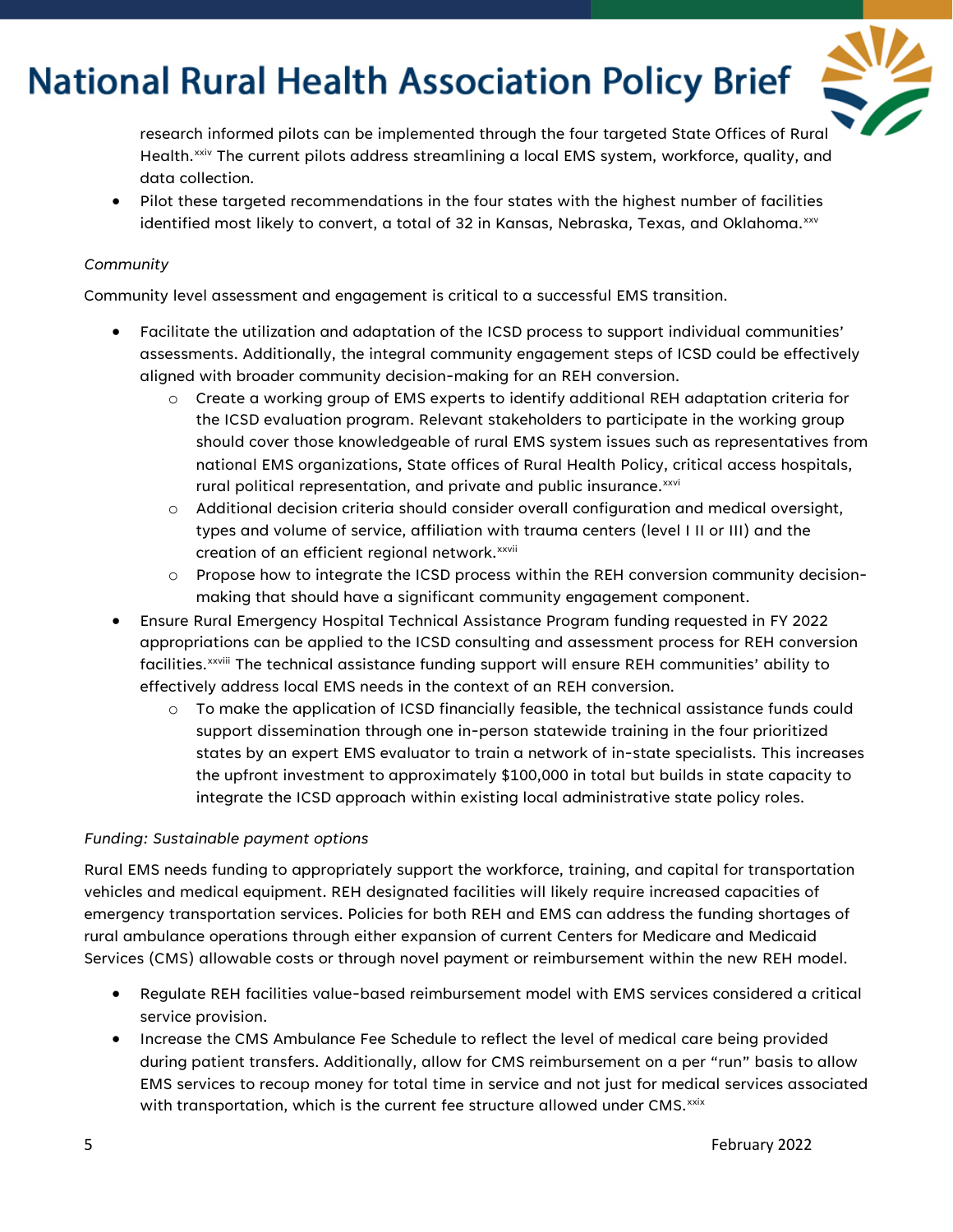

- Decrease CMS mileage distance requirements from 35 miles to 20 miles (or eliminate mileage criteria) to allow CAH and REH facilities to maintain and manage ambulance services on a costbased payment for rural ambulance services.
- Support a new "REH transit bonus" CMS reimbursement as incentive for the REH partner facility who receives transfer patients. This could be modeled on the Medicare physician bonus scheme provided in health care shortage areas<sup>[xxx](#page-7-2)</sup>
- Increase the CMS REH facility payment by \$750,000 per ambulance service annually to account for the costs of maintaining and staffing an EMS service.

#### *Workforce development*

Rural EMS services have relied on a volunteer workforce model that may not be sustainable with the increased demands felt in REH conversion communities. Policies targeting REH and EMS should seek to increase the total workforce, training, and retention of rural EMS professionals by expanding HRSA and Department of Health and Human Services programs.

o Pilot workforce capacity building through community paramedicine. Prioritizing community paramedicine programs in REH communities would introduce a proven way to leverage and diversify a paramedics role. With uptake of the recommended funding model changes to cost-based reimbursement, along with the additional funds in a facility fee, the REH will have the financial capacity to own and operate an EMS service that supports the higher-level paramedic role. A diversified paramedic role can overcome staffing issues in a pared down REH facility and broaden community-based care.<sup>[xxxi](#page-7-3)</sup>

#### *Workforce for all EMS serv[i](#page-7-4)ces<sup>xxxii</sup>*

- Collect data nationally through the HHS Emergency Preparedness and Response program to better understand the needs and shortage areas of EMS and other rural emergency infrastructures and services.
- Designate EMR, EMT, and paramedics as workforce shortage occupations through HRSA to allow for loan repayment and workforce grants for training and retention of EMS professionals.
- Increase funding through mechanisms discussed above to allow for more competitive pay and salaries for EMS professionals in rural communities.

### **Conclusion**

Given the importance of EMS services to the success of the REH model, the REH implementation should become a catalyst for the re-configuration of local EMS agencies. Failure to proactively mitigate the challenges of rural EMS will accelerate the closure of the very hospitals the REH legislation is designed to protect and further threaten health equity in vulnerable rural communities.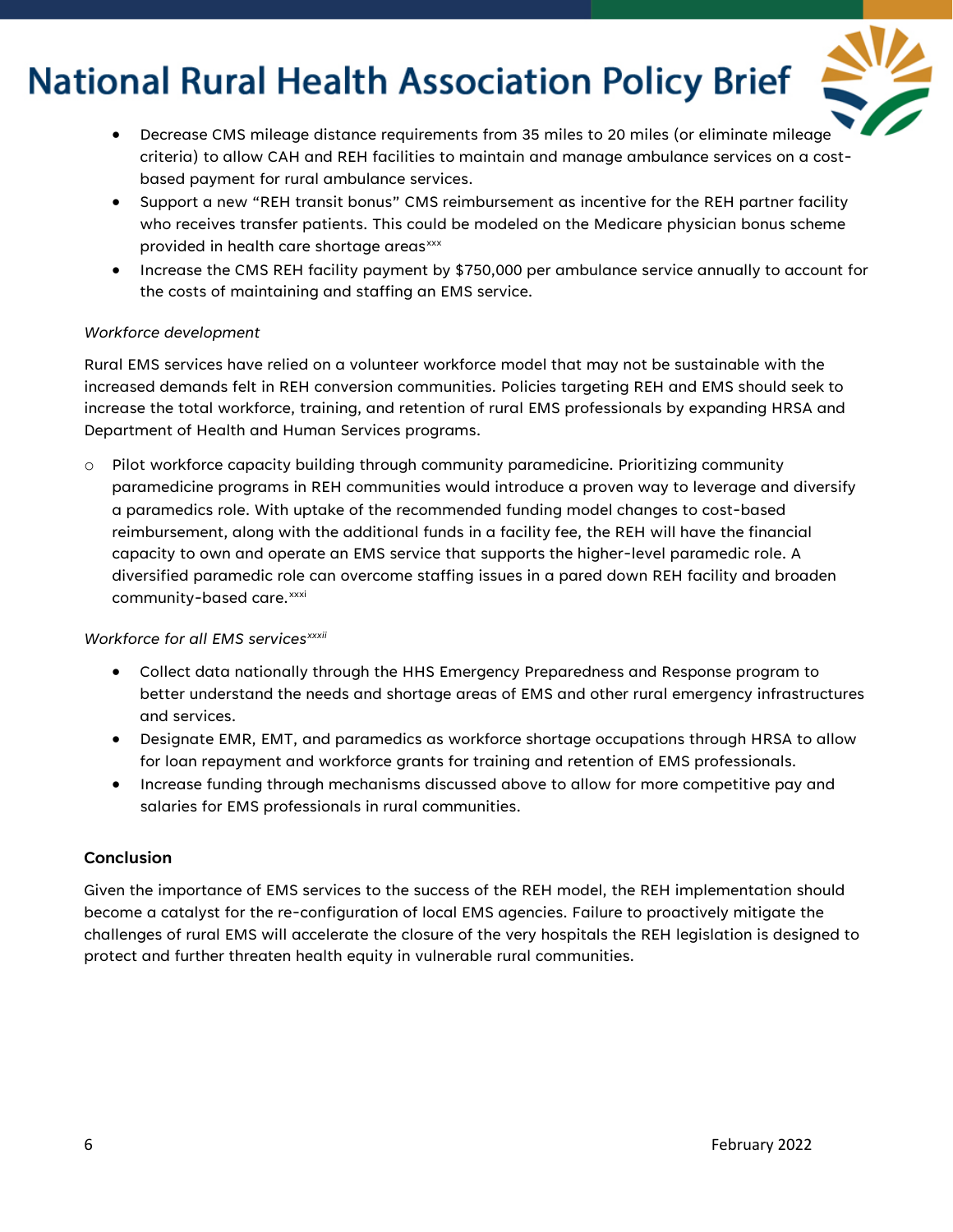

#### **Appendix A**

#### **Table 1: Criteria for REH facility (effective January 1, 2023)**

REH requirements

- May not provide acute inpatient care
- May not exceed an annual per patient average length of stay of 24 hours
- Staffed 24 hours-a-day, seven days-a-week by a physician, nurse practitioner, clinical nurse specialist, or physician assistant
- Meets the licensure requirements and staffing responsibilities of an ED
- Has a transfer agreement in place with a level I or II trauma center
- Meets conditions of participation applicable to CAH emergency services and hospital EDs

REHs can also furnish additional medical services needed in their community, including:

- observation care
- outpatient hospital services
- telehealth services
- ambulance services
- skilled nursing facility services

Source: National advisory committee on rural health and human services (2021).

<span id="page-6-6"></span>vii National Association of State EMS Officials (2020).

#### <span id="page-6-7"></span>viii RHI Hub, 2021

<span id="page-6-12"></span>xiii O'Meara, P., Wingrove, G., & Nolan, M. (2018). Frontier and remote paramedicine practitioner models. *Rural Remote Health, 18*(3), 4550. doi:10.22605/RRH4550

<span id="page-6-14"></span>xv Kenny, A., Hyett, N., Sawtell, J., Dickson-Swift, V., Farmer, J., O'Meara, P. (2013). Community participation in rural health: a scoping review.

<span id="page-6-15"></span>*BMC Health Serv Res, 13*(64).<br><sup>xvi</sup> The Rural Emergency Hospital and Value Based Care. (2021). Retrieved from <u>www.ruralhealthvalue.org</u>

- 
- <span id="page-6-17"></span><span id="page-6-16"></span><sup>xvii</sup> Maine Rural Health Action Network (2020).<br><sup>xviii</sup> McGinnis, KK; Wingrove, G. "Process Template for Informed Community Self-Determination in EMS" (Concept Implementation Draft). April 2019. Accessed4/17/2020: https://nasemso.org/wp-content/uploads/2020-Template- for-Informed-Community-Self-Determination-v-6.1.pdf<br><sup>xix</sup> Montesanti, S. R., Abelson, J., Lavis, J. N., & Dunn, J. R. (2015). The value of fram

<span id="page-6-18"></span>community participation practice in Ontario CHCs. *Soc Sci Med, 142*, 223-231. Doi: 10.1016/j.socscimed.2015.08.024

<span id="page-6-19"></span>xx Maine Rural Health Action Network (2020.

<span id="page-6-0"></span><sup>i</sup> Maine Rural Health Action Network. (2020). *Engaging Communities to Preserve Access to Emergency Medical Services in Rural Maine*. Retrieved from: NewEnglandRHA.org/ME-RHAN

<span id="page-6-1"></span>ii Pink, G., Thompson, K., Howard, A, Holmes, M. (2021). *How Many Hospitals Might Convert to a Rural Emergency Hospital (REH)?*

<span id="page-6-2"></span>iii Coburn, A. F., Knudson, A., Lundblad, J. P., McBride, M. T. D., & MacKinney, A. C. (2021). Characteristics and Challenges of Rural Ambulance Agencies–A Brief Review and Policy Considerations.

<span id="page-6-3"></span>iv National Association of State EMS Officials. (2020). National emergency medical services assessment[. https://nasemso.org/wp](https://nasemso.org/wp-content/uploads/2020-National-EMS-Assessment_Reduced-File-Size.pdf)[content/uploads/2020-National-EMS-Assessment\\_Reduced-File-Size.pdf](https://nasemso.org/wp-content/uploads/2020-National-EMS-Assessment_Reduced-File-Size.pdf)

<span id="page-6-4"></span><sup>v</sup> Iowa Department of Management, 2013.

<span id="page-6-5"></span>vi Shekhar (2020). How Police Officers Can Save Rural EMS. Journal of Emergency Medical Services.

<span id="page-6-8"></span>ix McLaughlin et al., (2021). *Rural EMS Workforce: A Call to Action.* National Rural Health Association Policy Brief.

<span id="page-6-10"></span><span id="page-6-9"></span><sup>x</sup> National Registry of Emergency Medical Technicians. (2021). https://www.nremt.org/

xi Coburn, A. F., Knudson, A., Lundblad, J. P., McBride, M. T. D., & MacKinney, A. C. (2021)..

<span id="page-6-11"></span>xii Pearson, K., Gale, J., Kahn-Troster, S. (2020). *Implementation of Flex EMS Supplemental Funding Projects: Year one Activities*.

<span id="page-6-13"></span>xiv Chan, J., Griffith, L. E., Costa, A. P., Leyenaar, M. S., & Agarwal, G. (2019). Community paramedicine: A systematic review of program descriptions and training. *CJEM, 21*(6), 749-761. doi:10.1017/cem.2019.14

<span id="page-6-22"></span>

<span id="page-6-21"></span><span id="page-6-20"></span><sup>&</sup>lt;sup>xxi</sup> Montesanti, S. R., Abelson, J., Lavis, J. N., & Dunn, J. R. (2015).<br><sup>xxii</sup> National Advisory Committee on Rural Health and Human Services. (2021). R*ural Emergency Hospital Policy Brief*.<br><sup>xxiii</sup> Pearson, K., Gale, J

<span id="page-6-25"></span><span id="page-6-24"></span><span id="page-6-23"></span>xxv Pink, G., Thomspon, K., Howard, A, Holmes, M. (2021).<br>xxvi Maine Rural Health Action Network (2020).<br>xxvii Greenwood-Erickson, M. (2021). Personal Communication. [Outstanding Rural Emergency Hospital (REH) Policy Issue